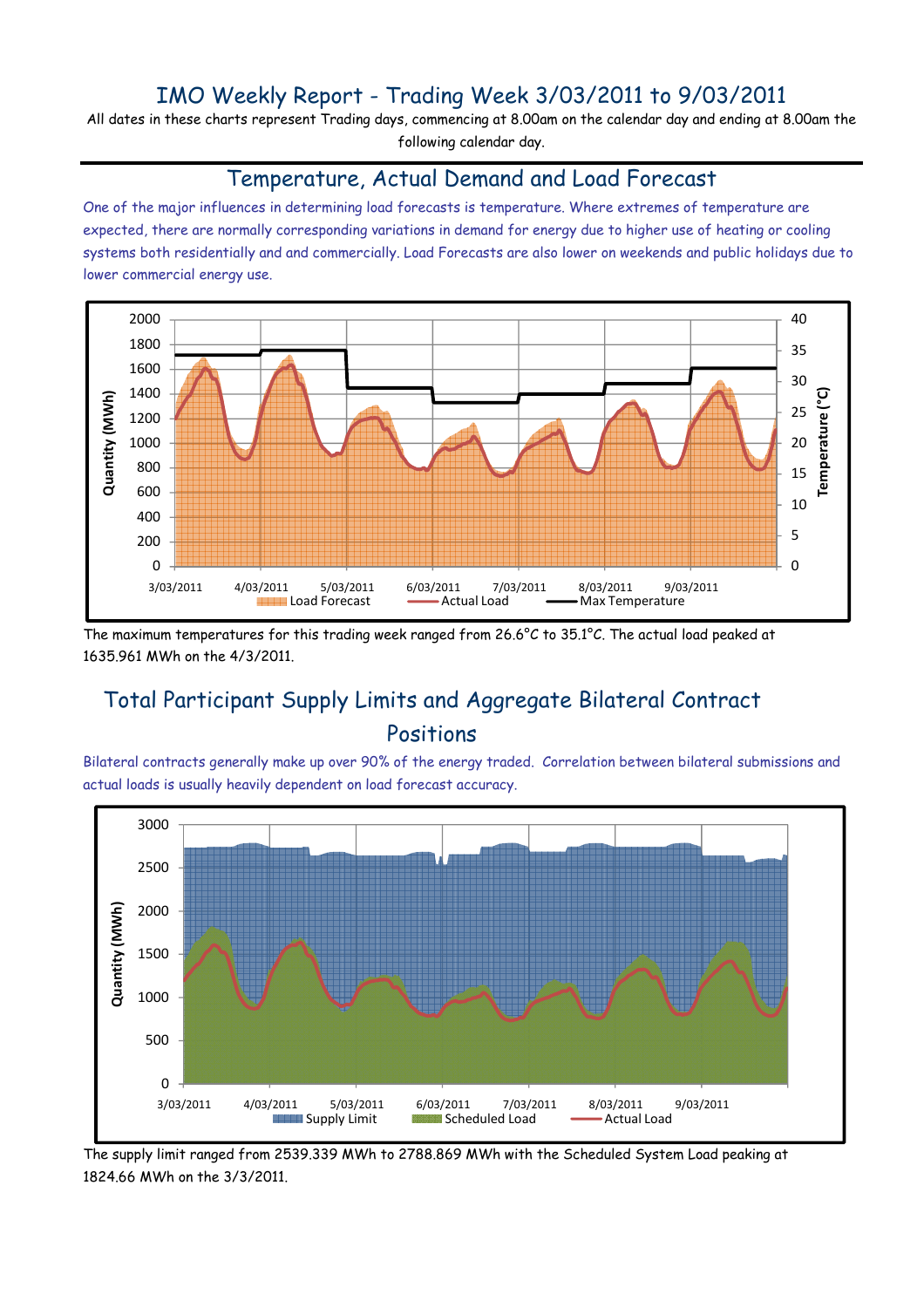### Net Balancing Market Trades

Bilateral contracts and STEM trading are generally based on the forecast energy requirements of Participants. When the forecast requirements are higher or lower than the actual requirements for a day, this Market energy must be bought and sold in the balancing mechanism. This graph shows the estimated net balancing trades.



The majority of the balancing activity this week occurred within Balancing Supply. The maximum balancing demand for the week reached 52.311 MWh on the 5/3/2011. The maximum balancing supply for the week reached -419.633 MWh on the 9/3/2011.

### Total Traded Energy

This chart represents a comparison between the total net energy that is traded in Bilateral Contracts, the STEM and the balancing mechanism. Balancing Supply represents cases in which the total contract position is greater than the demand and customers must supply energy back to balancing. Balancing Demand represents cases in which the total contract position is less than the demand and customers must purchase energy from balancing.



Total balancing supply equalled -49089.96 MWh whereas total balancing demand equalled 269.76 MWh. The Total STEM Traded quantity was 25661.056 MWh, with the STEM Clearing Quantity ranging between 2.96 MWh and 153.846 MWh.